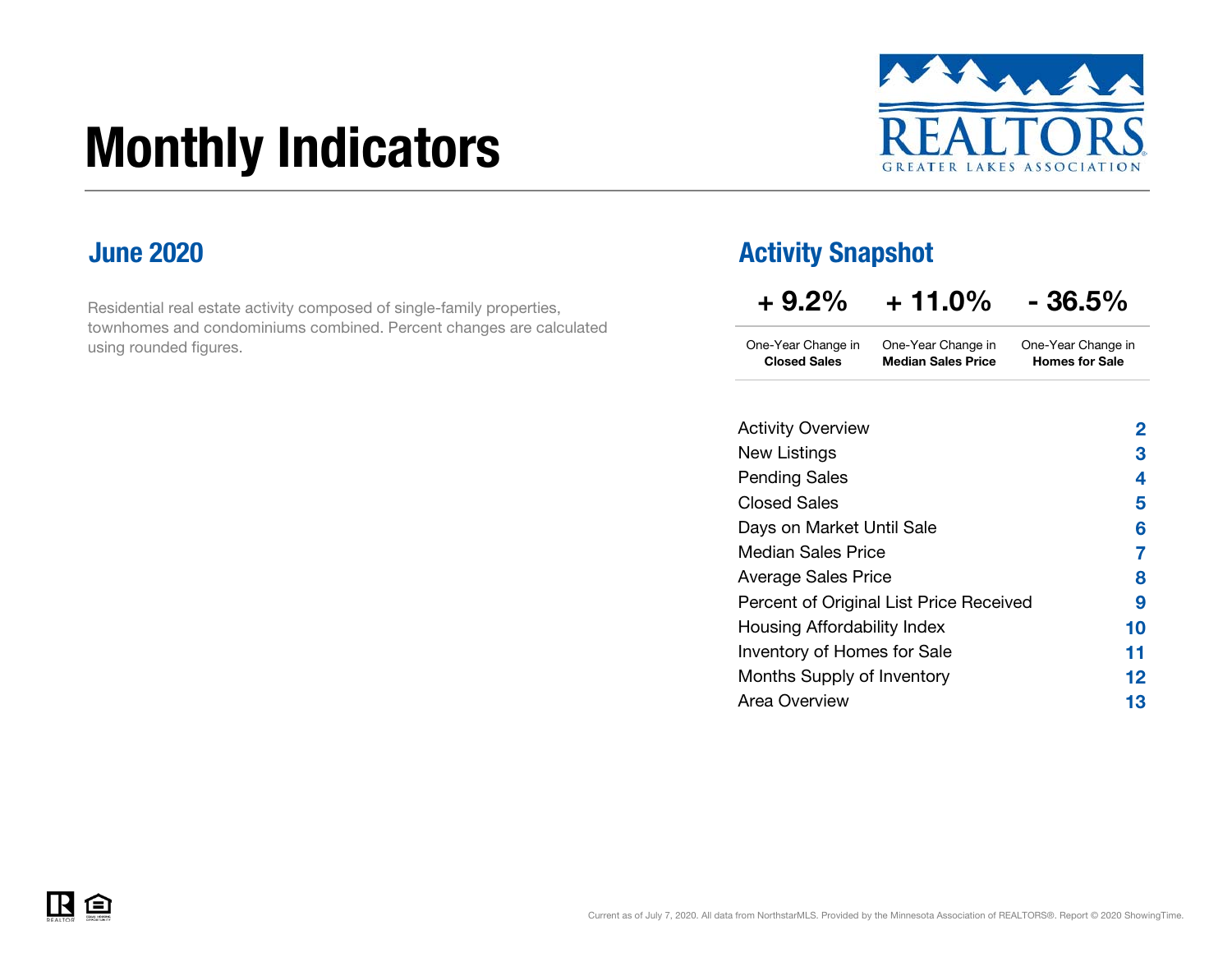## Activity Overview

Key metrics by report month and for year-to-date (YTD) starting from the first of the year.



| <b>Key Metrics</b>           | <b>Historical Sparkbars</b>                   | 6-2019    | 6-2020    | <b>Percent Change</b> |           | <b>YTD 2019 YTD 2020</b> | <b>Percent Change</b> |
|------------------------------|-----------------------------------------------|-----------|-----------|-----------------------|-----------|--------------------------|-----------------------|
| <b>New Listings</b>          | 6-2017<br>6-2018<br>6-2019<br>6-2020          | 958       | 775       | $-19.1%$              | 4,142     | 3,552                    | $-14.2%$              |
| <b>Pending Sales</b>         | 6-2017<br>6-2018<br>6-2019                    | 646       | 802       | $+24.1%$              | 2,644     | 2,763                    | $+4.5%$               |
| <b>Closed Sales</b>          | 6-2017<br>6-2018<br>6-2019<br>6-2020          | 612       | 668       | $+9.2%$               | 2,234     | 2,150                    | $-3.8%$               |
| <b>Days on Market</b>        | 6-2017<br>6-2018<br>6-2019                    | 64        | $71$      | $+10.9%$              | 80        | 77                       | $-3.8%$               |
| <b>Median Sales Price</b>    | l a l<br>6-2017<br>6-2018<br>6-2019<br>6-2020 | \$197,250 | \$219,000 | $+11.0%$              | \$190,000 | \$207,000                | $+8.9%$               |
| <b>Avg. Sales Price</b>      | 6-2017<br>$6 - 2018$<br>6-2019<br>6-2020      | \$231,646 | \$248,764 | $+7.4%$               | \$222,007 | \$235,075                | $+5.9%$               |
| Pct. of Orig. Price Received | 6-2017<br>$6 - 2018$<br>6-2019<br>6-2020      | 96.3%     | 96.4%     | $+0.1%$               | 95.3%     | 95.4%                    | $+0.1%$               |
| <b>Affordability Index</b>   | 6-2018<br>6-2017<br>6-2019<br>$6 - 2020$      | 137       | 137       | 0.0%                  | 143       | 145                      | $+1.4%$               |
| <b>Homes for Sale</b>        | 6-2017<br>$6 - 2018$<br>6-2019<br>6-2020      | 2,359     | 1,497     | $-36.5%$              |           |                          |                       |
| <b>Months Supply</b>         | $6 - 2018$<br>6-2017<br>6-2019<br>6-2020      | 5.3       | 3.3       | $-37.7%$              |           |                          |                       |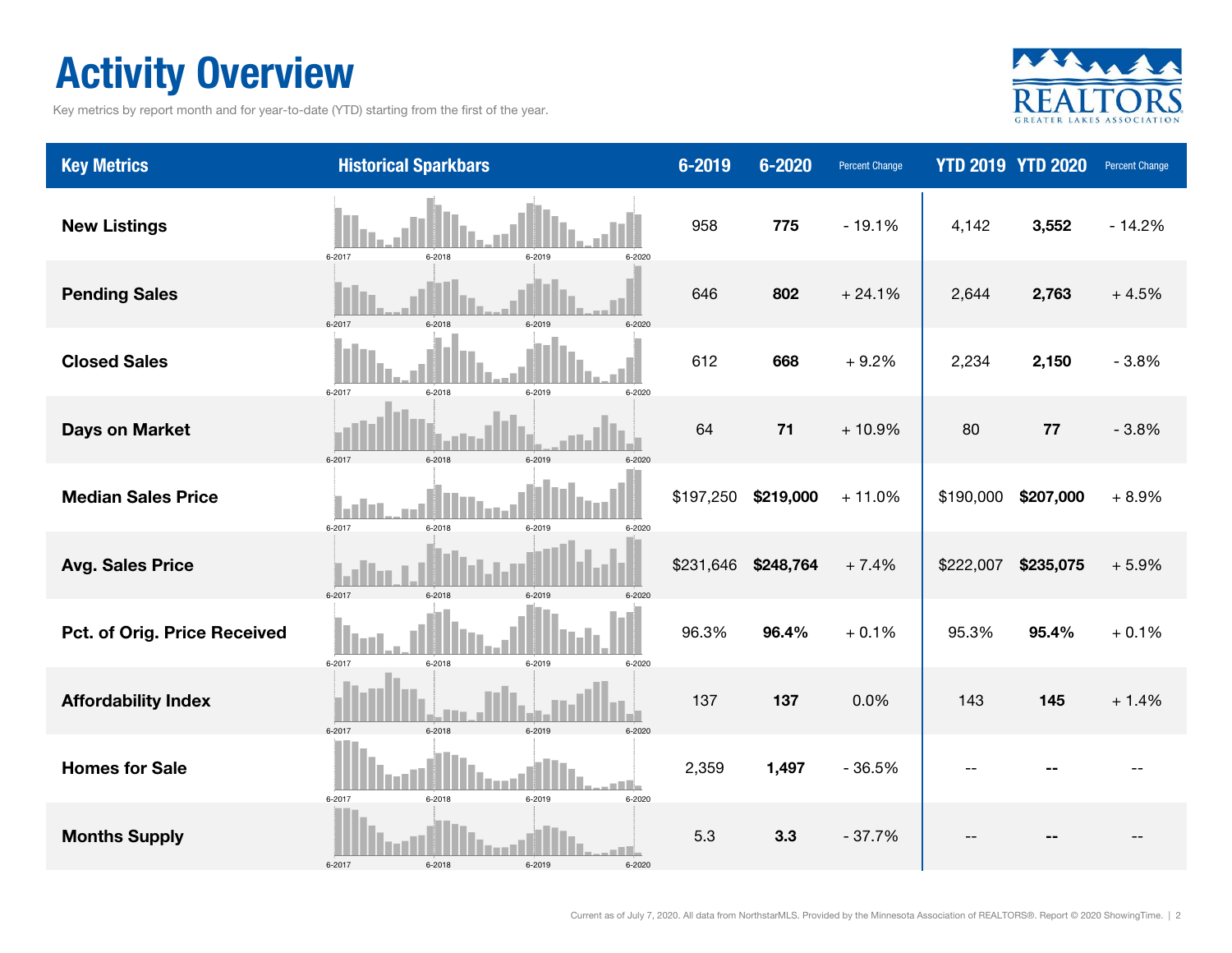## New Listings

A count of the properties that have been newly listed on the market in a given month.





| <b>New Listings</b> |     | <b>Prior Year</b> | <b>Percent Change</b> |
|---------------------|-----|-------------------|-----------------------|
| <b>July 2019</b>    | 867 | 832               | $+4.2%$               |
| August 2019         | 745 | 777               | $-4.1\%$              |
| September 2019      | 626 | 565               | $+10.8%$              |
| October 2019        | 489 | 456               | $+7.2\%$              |
| November 2019       | 271 | 292               | $-7.2\%$              |
| December 2019       | 186 | 204               | -8.8%                 |
| January 2020        | 322 | 386               | $-16.6%$              |
| February 2020       | 407 | 409               | $-0.5\%$              |
| March 2020          | 629 | 586               | $+7.3%$               |
| April 2020          | 602 | 812               | $-25.9%$              |
| May 2020            | 817 | 991               | $-17.6%$              |
| <b>June 2020</b>    | 775 | 958               | $-19.1%$              |
| 12-Month Avg        | 561 | 606               | $-7.4\%$              |

#### Historical New Listings by Month

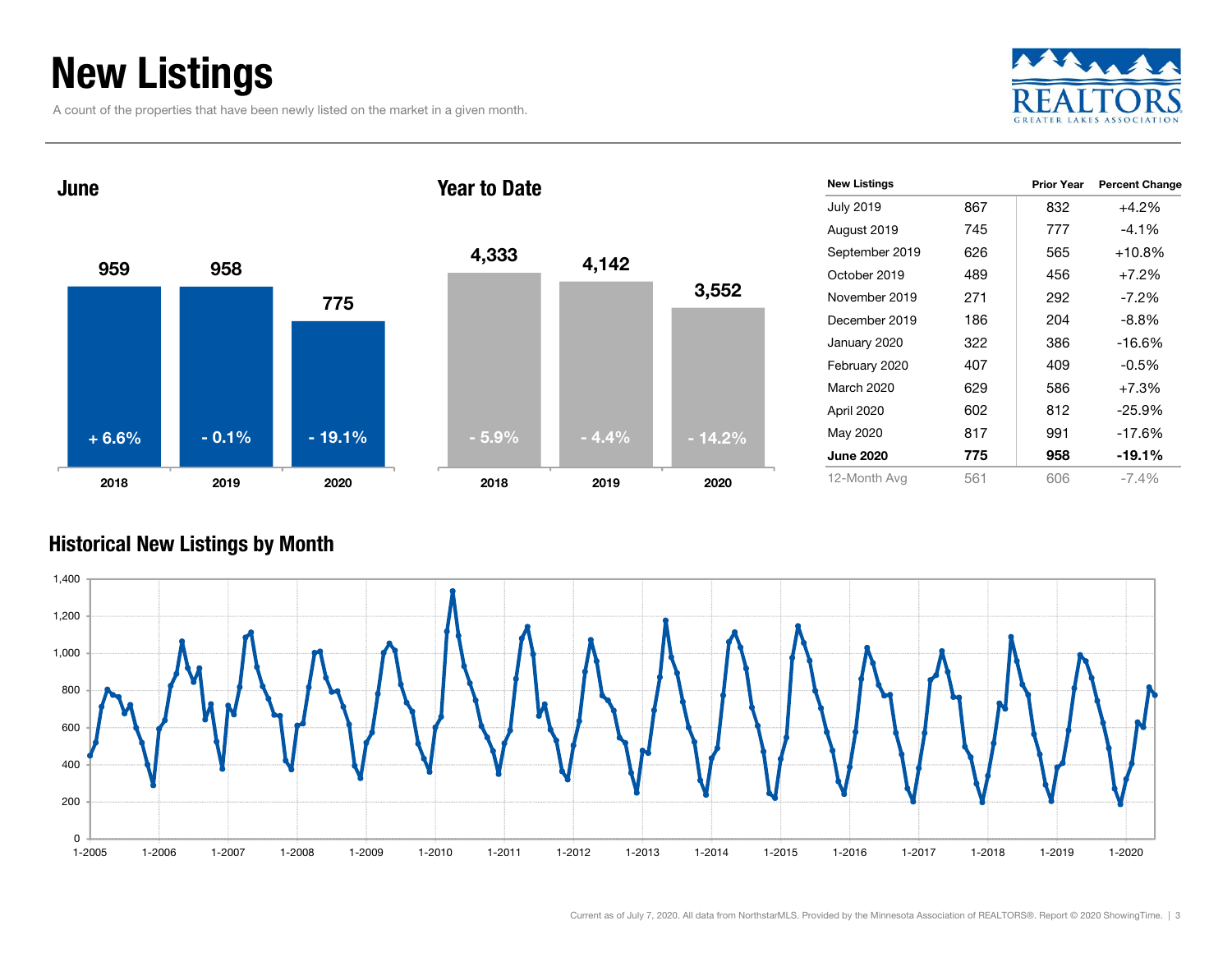## Pending Sales

A count of the properties on which offers have been accepted in a given month.





#### Historical Pending Sales by Month

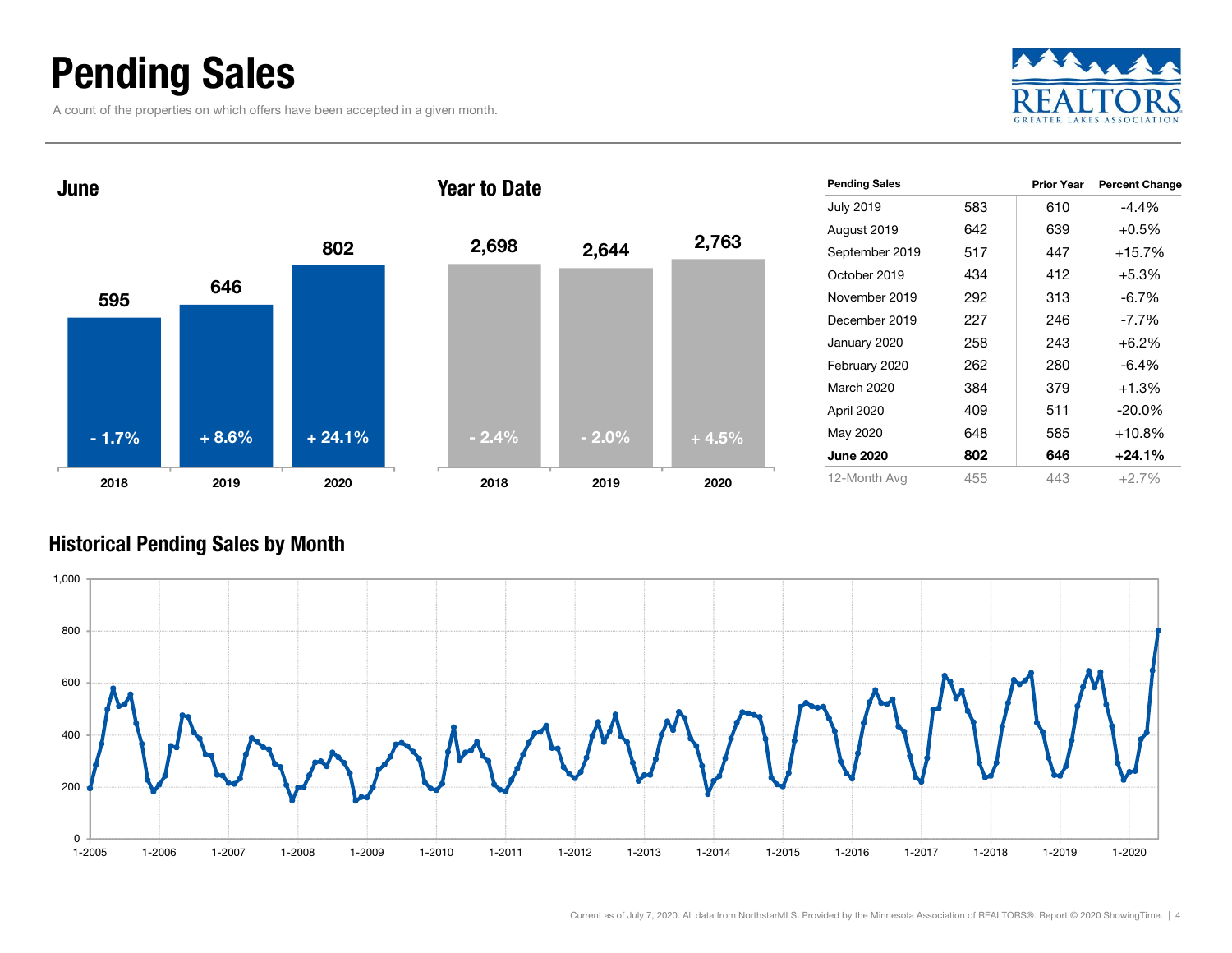### Closed Sales

A count of the actual sales that closed in a given month.





| <b>Closed Sales</b> |     | <b>Prior Year</b> | <b>Percent Change</b> |
|---------------------|-----|-------------------|-----------------------|
| <b>July 2019</b>    | 591 | 568               | $+4.0%$               |
| August 2019         | 684 | 720               | -5.0%                 |
| September 2019      | 587 | 531               | $+10.5%$              |
| October 2019        | 519 | 525               | $-1.1%$               |
| November 2019       | 428 | 397               | $+7.8%$               |
| December 2019       | 304 | 292               | $+4.1%$               |
| January 2020        | 239 | 215               | +11.2%                |
| February 2020       | 192 | 227               | $-15.4%$              |
| March 2020          | 267 | 278               | $-4.0\%$              |
| April 2020          | 331 | 351               | $-5.7\%$              |
| May 2020            | 453 | 551               | $-17.8%$              |
| <b>June 2020</b>    | 668 | 612               | $+9.2%$               |
| 12-Month Avg        | 439 | 439               | $0.0\%$               |

#### Historical Closed Sales by Month

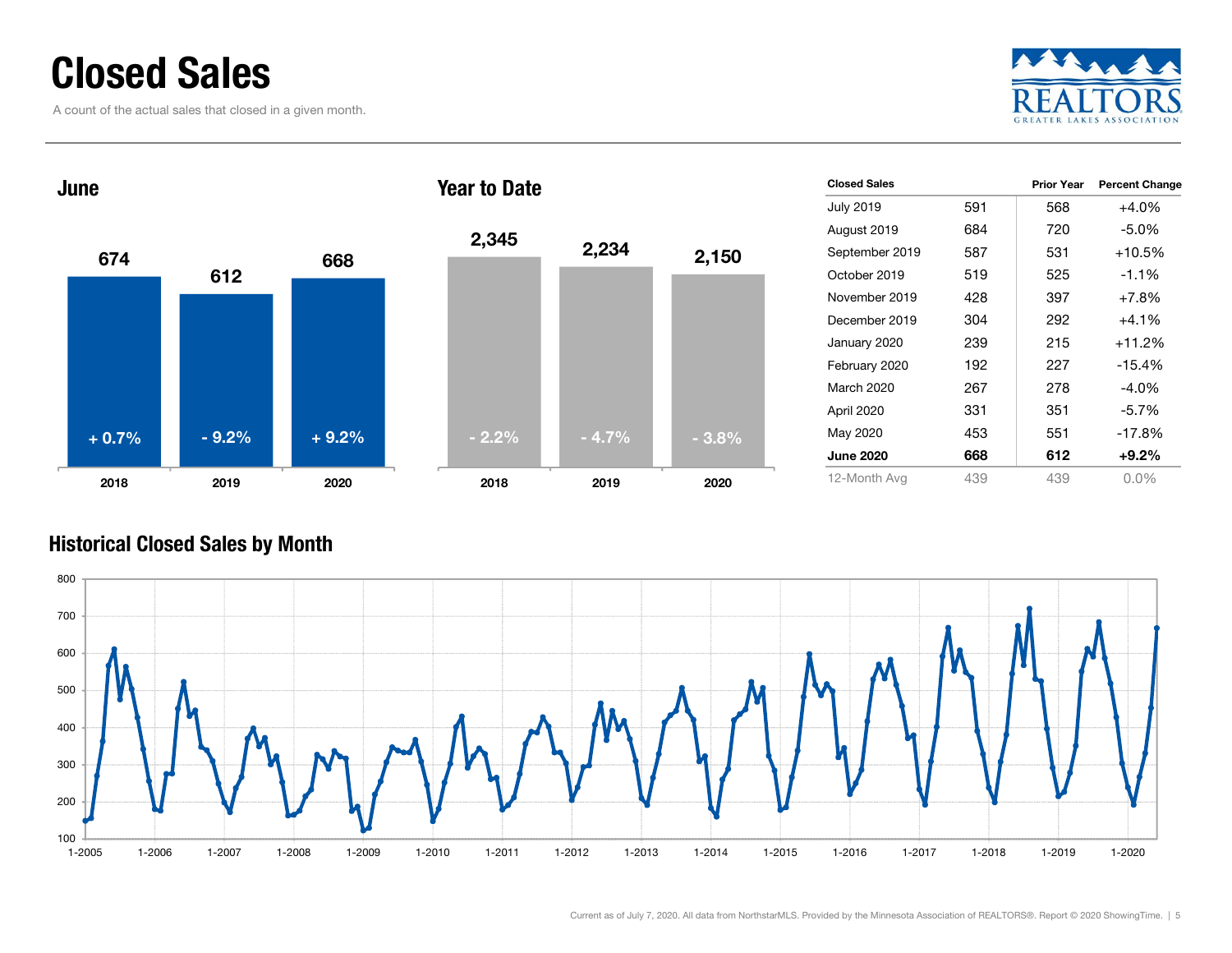## Days on Market Until Sale

Average number of days between when a property is listed and when an offer is accepted in a given month.





| Days on Market   |    | <b>Prior Year</b> | <b>Percent Change</b> |
|------------------|----|-------------------|-----------------------|
| <b>July 2019</b> | 58 | 67                | $-13.4%$              |
| August 2019      | 60 | 73                | $-17.8%$              |
| September 2019   | 68 | 76                | $-10.5%$              |
| October 2019     | 73 | 73                | $0.0\%$               |
| November 2019    | 75 | 70                | $+7.1%$               |
| December 2019    | 68 | 85                | $-20.0\%$             |
| January 2020     | 83 | 101               | $-17.8%$              |
| February 2020    | 97 | 90                | $+7.8%$               |
| March 2020       | 87 | 97                | $-10.3%$              |
| April 2020       | 79 | 84                | $-6.0\%$              |
| May 2020         | 64 | 75                | $-14.7%$              |
| <b>June 2020</b> | 71 | 64                | +10.9%                |
| 12-Month Avg     | 74 | 80                | -7.5%                 |

#### Historical Days on Market Until Sale by Month

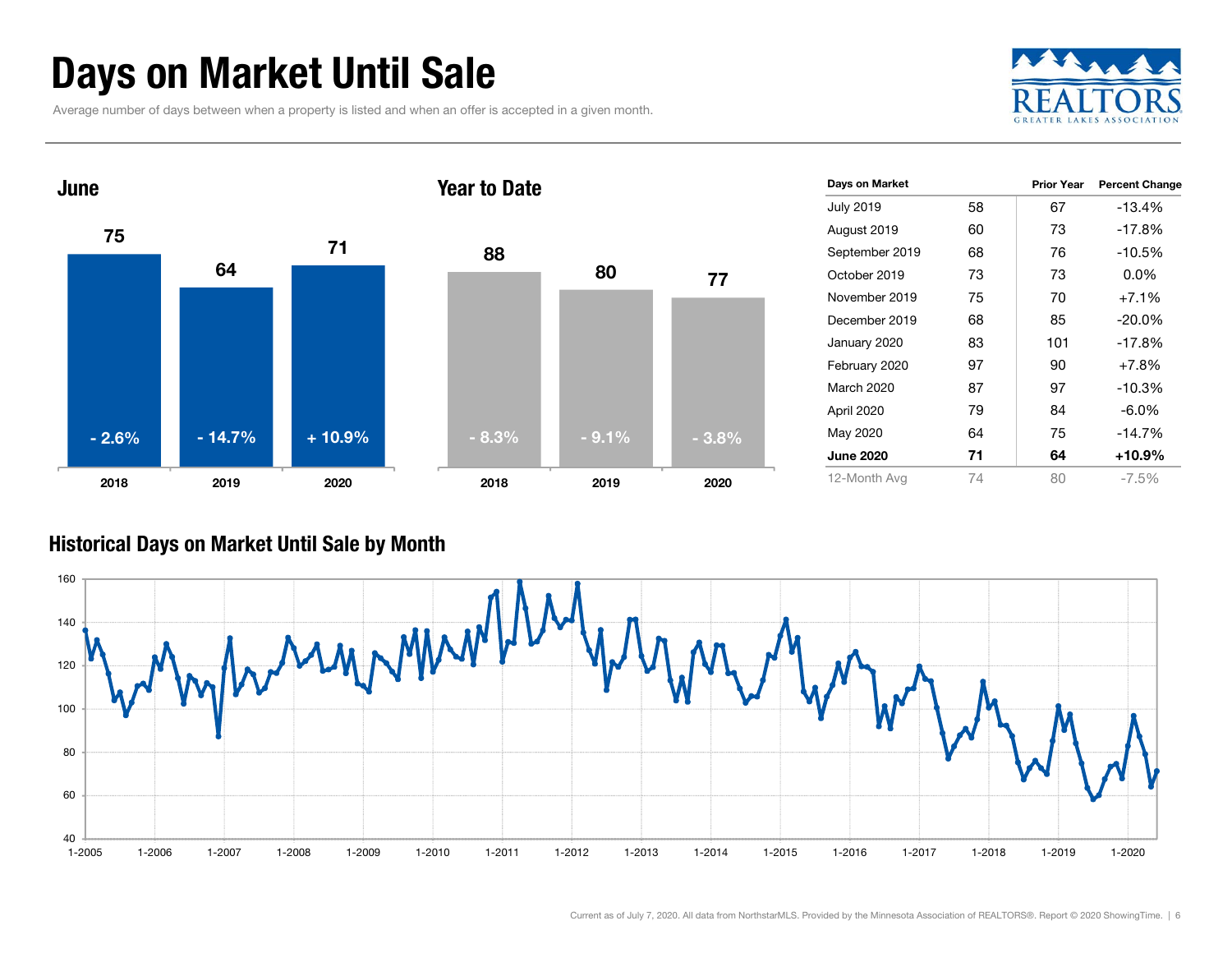## Median Sales Price

Point at which half of the sales sold for more and half sold for less, not accounting for seller concessions, in a given month.



June

#### Year to Date



| <b>Median Sales Price</b> |           | <b>Prior Year</b> | <b>Percent Change</b> |
|---------------------------|-----------|-------------------|-----------------------|
| <b>July 2019</b>          | \$207,000 | \$190,000         | $+8.9%$               |
| August 2019               | \$197,000 | \$189,500         | $+4.0%$               |
| September 2019            | \$195,000 | \$185,000         | $+5.4%$               |
| October 2019              | \$203,000 | \$185,000         | $+9.7%$               |
| November 2019             | \$185,000 | \$179,450         | $+3.1%$               |
| December 2019             | \$179,950 | \$170,000         | $+5.9%$               |
| January 2020              | \$177,000 | \$171,250         | $+3.4%$               |
| February 2020             | \$178,250 | \$167,000         | $+6.7%$               |
| March 2020                | \$195,000 | \$175,000         | $+11.4%$              |
| April 2020                | \$203,000 | \$190,750         | $+6.4%$               |
| May 2020                  | \$220,000 | \$200,825         | $+9.5%$               |
| <b>June 2020</b>          | \$219,000 | \$197,250         | $+11.0%$              |
| 12-Month Avg              | \$196,600 | \$183,419         | $+7.2%$               |

#### Historical Median Sales Price by Month

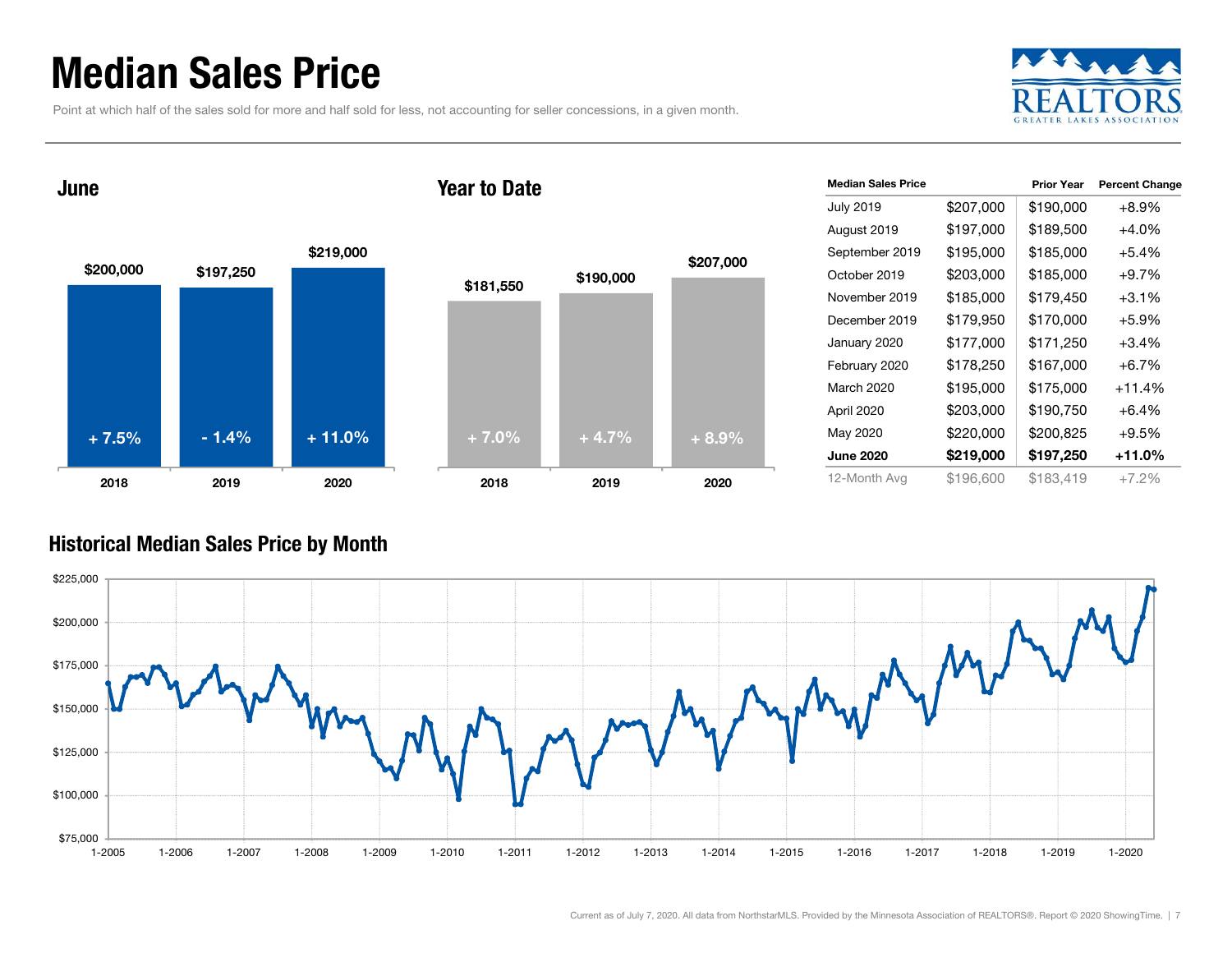## Average Sales Price

Average sales price for all closed sales, not accounting for seller concessions, in a given month.

![](_page_7_Picture_2.jpeg)

![](_page_7_Figure_3.jpeg)

| Avg. Sales Price |           | <b>Prior Year</b> | <b>Percent Change</b> |
|------------------|-----------|-------------------|-----------------------|
| <b>July 2019</b> | \$235,145 | \$228,237         | $+3.0%$               |
| August 2019      | \$237,300 | \$233,173         | $+1.8%$               |
| September 2019   | \$242,794 | \$223,810         | $+8.5%$               |
| October 2019     | \$247,605 | \$211,659         | $+17.0%$              |
| November 2019    | \$216,995 | \$219,913         | $-1.3\%$              |
| December 2019    | \$234,326 | \$199,196         | $+17.6%$              |
| January 2020     | \$208,264 | \$216,314         | $-3.7%$               |
| February 2020    | \$213,290 | \$202,600         | $+5.3%$               |
| March 2020       | \$235,337 | \$214,046         | $+9.9\%$              |
| April 2020       | \$215,468 | \$214,084         | $+0.6%$               |
| May 2020         | \$252,300 | \$230,662         | $+9.4%$               |
| <b>June 2020</b> | \$248,764 | \$231,646         | $+7.4%$               |
| 12-Month Avg     | \$232,299 | \$218,778         | $+6.2\%$              |
|                  |           |                   |                       |

#### Historical Average Sales Price by Month

![](_page_7_Figure_6.jpeg)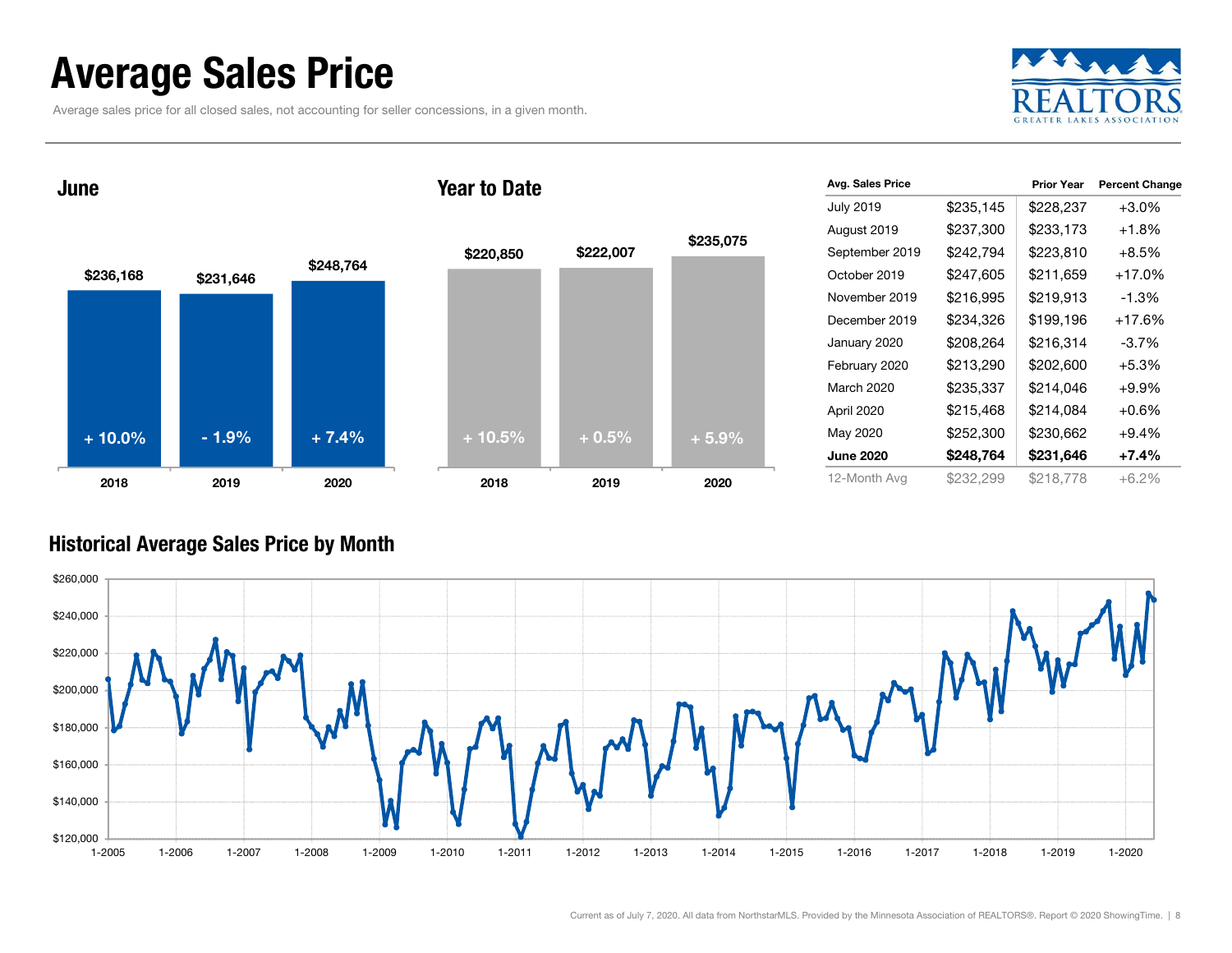## Percent of Original List Price Received

Percentage found when dividing a property's sales price by its original list price, then taking the average for all properties sold in a given month, not accounting for seller concessions.

![](_page_8_Picture_2.jpeg)

95.9% 96.3% 96.4% 2018 2019 2020 June94.8% 95.3% 95.4% 2018 2019 2020 Year to Date+ 0.6% $\%$  + 0.4% + 0.1% + 0.9% + 0.5% + 0.1%

| Pct. of Orig. Price Received |          | <b>Prior Year</b> | <b>Percent Change</b> |
|------------------------------|----------|-------------------|-----------------------|
| <b>July 2019</b>             | 96.1%    | 96.1%             | $0.0\%$               |
| August 2019                  | 95.7%    | 95.0%             | $+0.7%$               |
| September 2019               | 94.2%    | 94.3%             | $-0.1%$               |
| October 2019                 | 94.0%    | 94.0%             | $0.0\%$               |
| November 2019                | 93.5%    | 93.8%             | $-0.3\%$              |
| December 2019                | 94.4%    | 92.7%             | $+1.8%$               |
| January 2020                 | 93.7%    | 92.5%             | $+1.3%$               |
| February 2020                | 92.5%    | 93.3%             | $-0.9\%$              |
| March 2020                   | 95.9%    | 94.5%             | $+1.5%$               |
| April 2020                   | 95.3%    | 95.5%             | $-0.2\%$              |
| May 2020                     | 95.8%    | 96.5%             | $-0.7\%$              |
| <b>June 2020</b>             | $96.4\%$ | 96.3%             | $+0.1\%$              |
| 12-Month Avg                 | 94.8%    | 94.5%             | +0.3%                 |

#### Historical Percent of Original List Price Received by Month

![](_page_8_Figure_6.jpeg)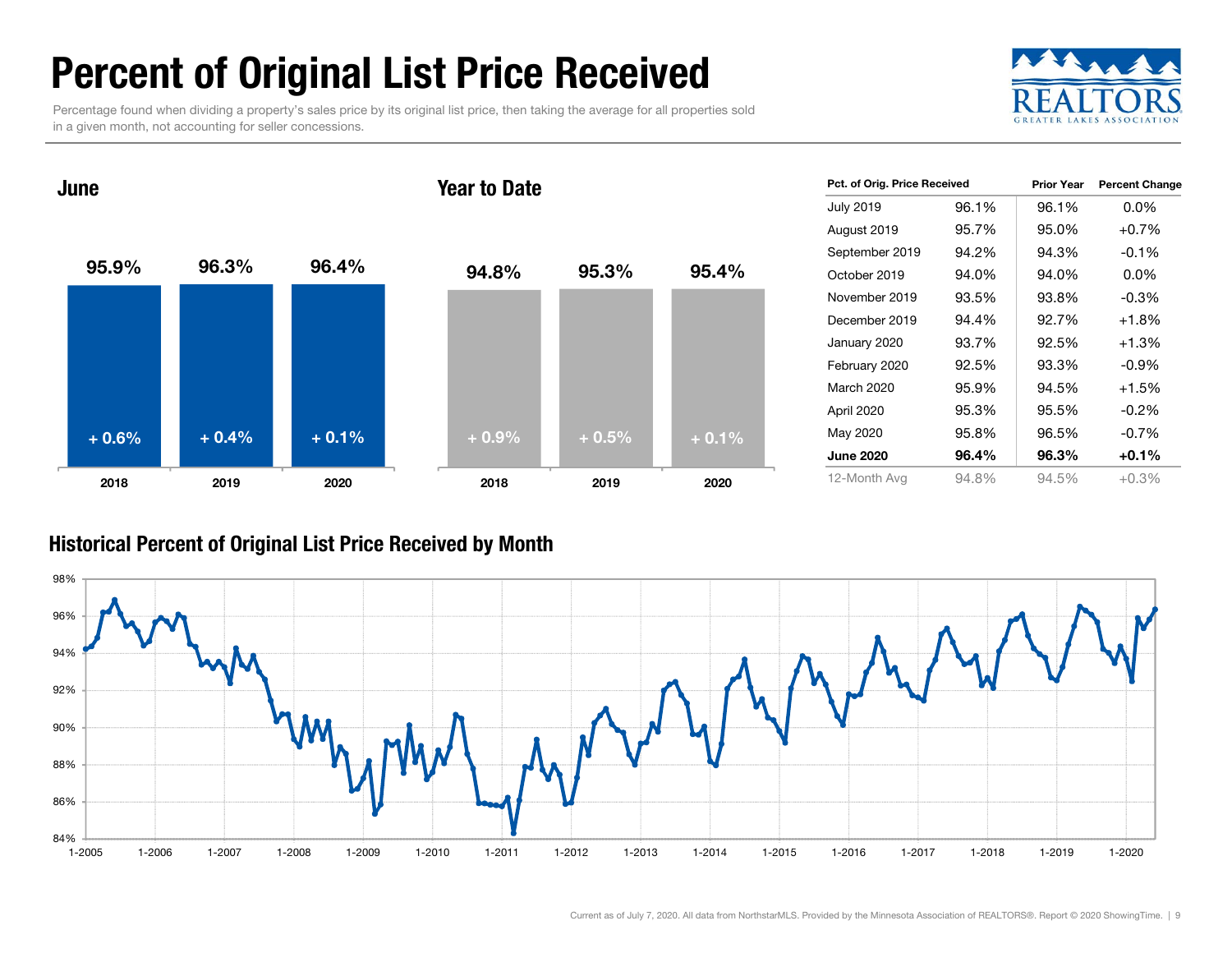## Housing Affordability Index

This index measures housing affordability for the region. For example, an index of 120 means the median household income is 120% of what is necessary to qualify for the median-priced home under prevailing interest rates. A higher number means greater affordability.

![](_page_9_Picture_2.jpeg)

![](_page_9_Figure_3.jpeg)

| <b>Affordability Index</b> |     | <b>Prior Year</b> | <b>Percent Change</b> |
|----------------------------|-----|-------------------|-----------------------|
| <b>July 2019</b>           | 134 | 138               | $-2.9%$               |
| August 2019                | 147 | 137               | $+7.3%$               |
| September 2019             | 147 | 136               | $+8.1%$               |
| October 2019               | 143 | 129               | +10.9%                |
| November 2019              | 153 | 136               | $+12.5%$              |
| December 2019              | 157 | 155               | $+1.3%$               |
| January 2020               | 164 | 154               | $+6.5%$               |
| February 2020              | 164 | 160               | $+2.5%$               |
| March 2020                 | 145 | 154               | $-5.8%$               |
| April 2020                 | 146 | 142               | $+2.8%$               |
| May 2020                   | 134 | 135               | $-0.7%$               |
| <b>June 2020</b>           | 137 | 137               | $0.0\%$               |
| 12-Month Avg               | 147 | 143               | $+2.8%$               |

#### Historical Housing Affordability Index by Mont h

![](_page_9_Figure_6.jpeg)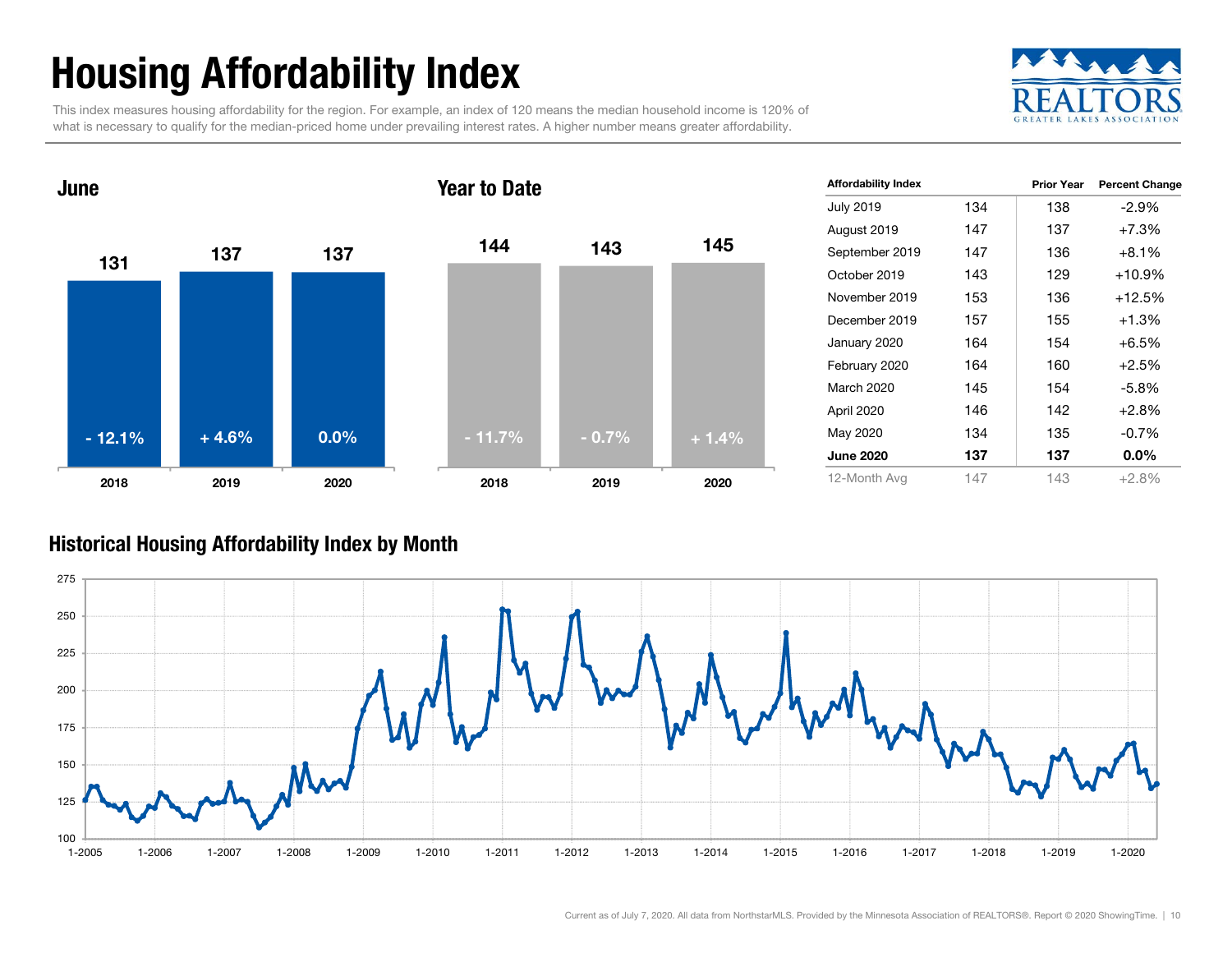## Inventory of Homes for Sale

The number of properties available for sale in active status at the end of a given month.

![](_page_10_Picture_2.jpeg)

![](_page_10_Figure_3.jpeg)

#### Historical Inventory of Homes for Sale by Month

![](_page_10_Figure_5.jpeg)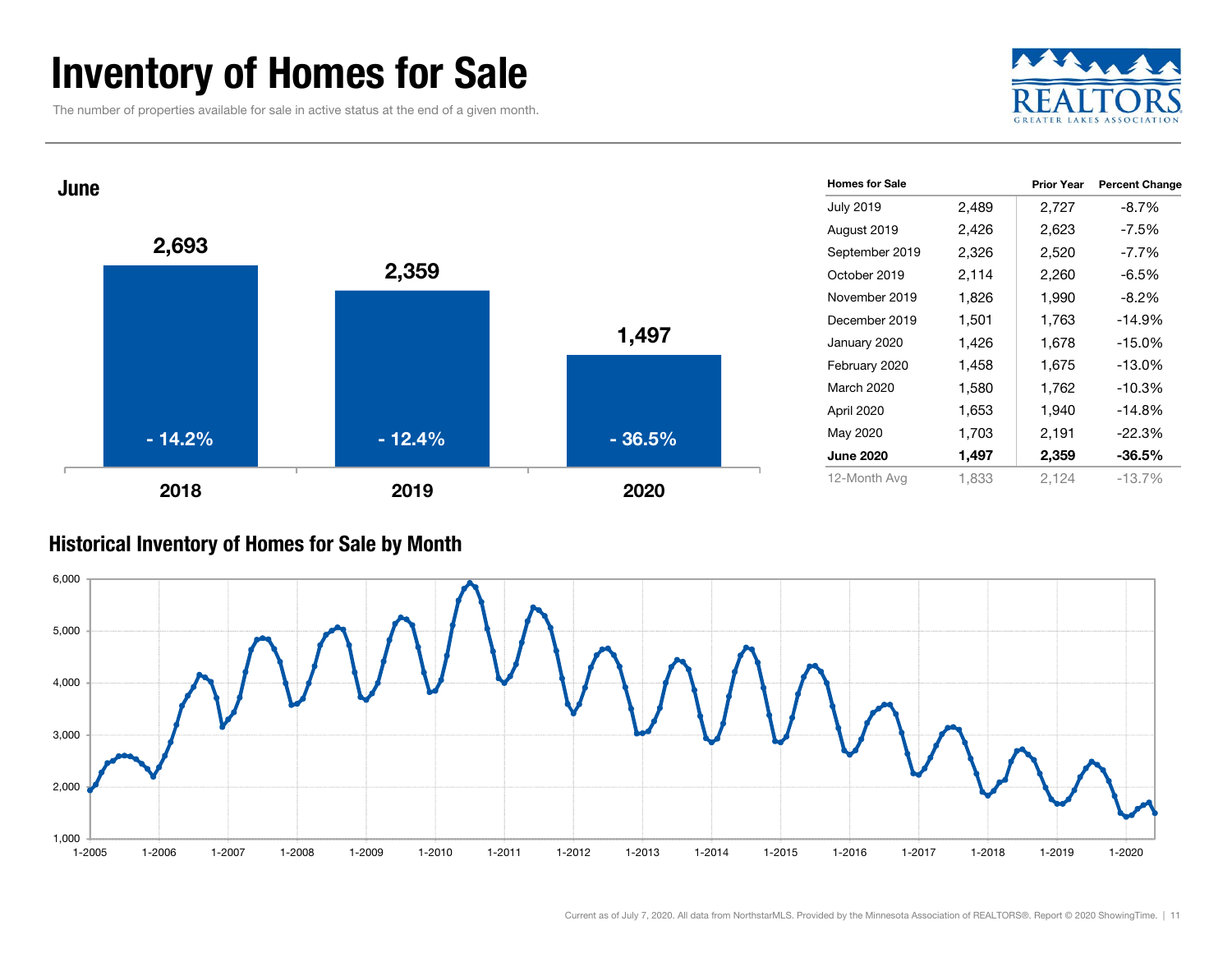## Months Supply of Inventory

The inventory of homes for sale at the end of a given month, divided by the average monthly pending sales from the last 12 months.

![](_page_11_Picture_2.jpeg)

![](_page_11_Figure_3.jpeg)

#### Historical Months Supply of Inventory by Month

![](_page_11_Figure_5.jpeg)